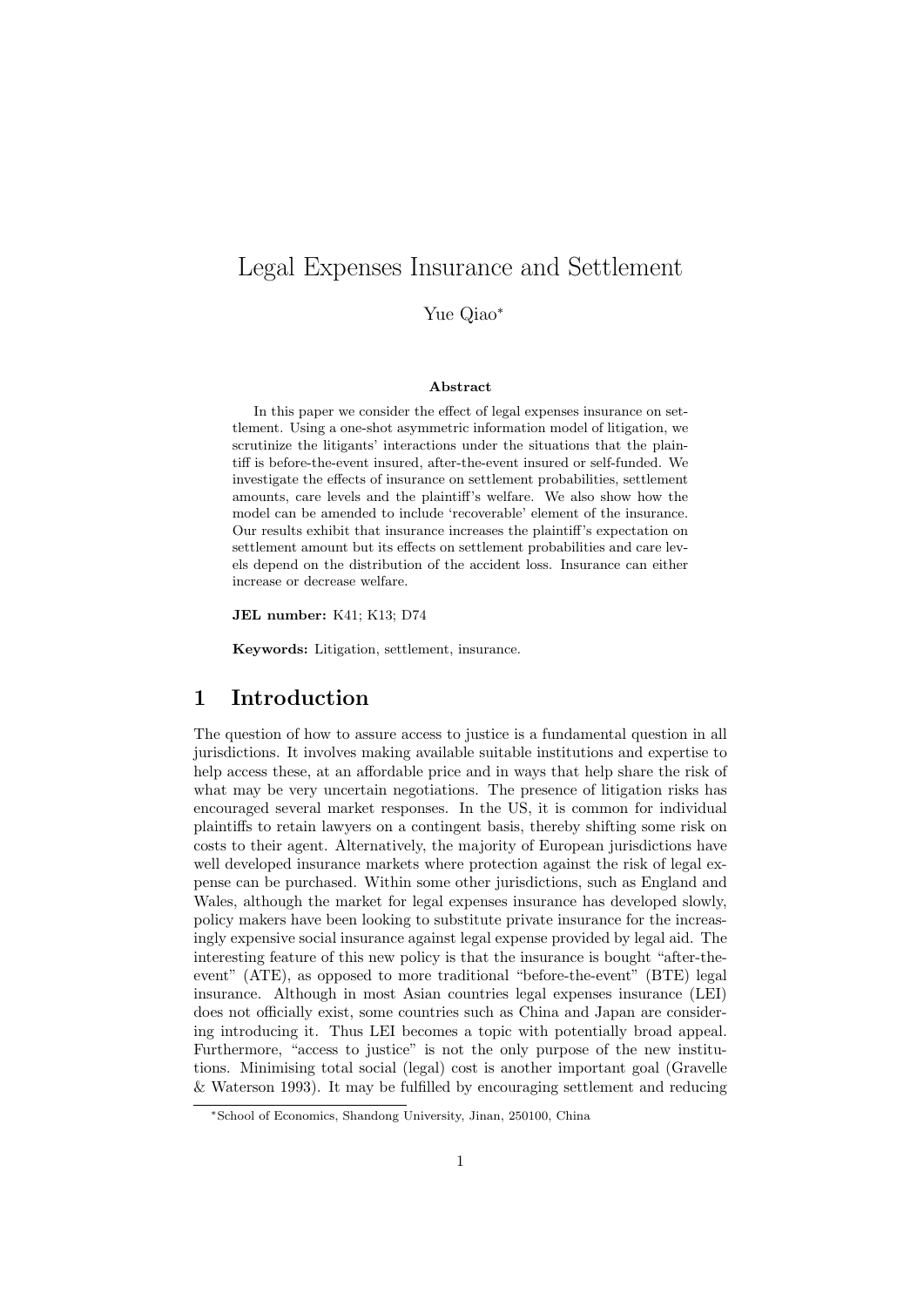accidents.<sup>1</sup> However, the effect of insurance on social cost is still unclear.

The purpose of our paper is to consider the effects of LEI on the litigants' behaviour. A number of other authors have looked at various aspects of the problem we study, while most literature focuses on LEI as a risk sharing mechanism. Only few articles view insurance as a strategic implement. None of these work, however, scrutinize the effect of insurance on settlement and social welfare. In itself, this means that there is a gap in terms of the institutional detail that has been researched. Perhaps more importantly, however, it means that the after-the-event innovation has received no attention.<sup>2</sup>

The paper is structured as follows. Section 2 sets up our basic model. Section 3 looks at the role of insurance in the settlement of a one-shot litigation game with asymmetric information. This follows the model in Gravelle & Waterson (1993). By and large, we assume that insurance is purchased by a risk neutral plaintiff so we, effectively, view this as a strategic decision (Kirstein 2000). In Section 4, recoverability of insurance premium and the uniform distribution are discussed. Finally, Section 5 offers our concluding remarks.

# 2 The model

Based on the model of Gravelle & Waterson (1993), we use a litigation model to illustrate the effects of legal expenses insurance on litigants' behaviours. A risk neutral potential defendant  $(D)$  is engaged in an activity which has the probability  $\pi$  of imposing a random loss L on a risk neutral plaintiff (P). The value of loss is private information of the plaintiff, the defendant only knows the distribution function of the loss  $Q(L)$  and its density  $q(L)$ . This is in common with earlier literature, e.g. Reinganum & Wilde (1986) and Gravelle (1993). The defendant can reduce the probability of the accident  $\pi$  by expenditure x on care, where  $\pi'(x) < 0$  and  $\pi''(x) > 0$ . If the accident occurs the plaintiff retains a lawyer who is assumed to be risk neutral. The defendant then makes a single "take it or leave it" settlement offer  $S$  to  $(P)$ . If the case is settled, the lawyer charges a fee  $f^S$ . If the offer is rejected by  $(P)$ , the case goes to trial. The plaintiff's probability of winning at trial is  $p$ . If he does win, he is awarded his loss  $L^3$ . The litigation costs are public information for both parties since they are less likely to be victim specific.<sup>4</sup> The lawyer charges  $f^w$  if the case wins at trial or  $f^0$  if it loses. Since fee shifting rules exist, the loser has to pay the

<sup>&</sup>lt;sup>1</sup>If the effort of avoiding the accident is very costly, there is a possibility that (at a certain level) total social cost will increase by reducing accidents. This is the issue of how to design the negligence rule. In this paper we do not focus on the negligence rule, but we will discuss the cost of care and its welfare implications.

<sup>&</sup>lt;sup>2</sup>Heyes, Rickman & Tzavara (2004) consider the purchase of LEI by a risk averse plaintiff in a similar model. Baik & Kimb (2007) compare contingent fees with LEI. However, none of them consider the ATE insurance.

<sup>3</sup>To keep the analysis manageable we ignore the possibilities of over-compensation and under-compensation from the judgement.

 $4$ However, the litigation costs may be loss specific. One explanation for this is that high loss cases have longer pre-trial negotiation periods. Our dynamic model in the discussion section will provide a reasonable illustration to this assumption.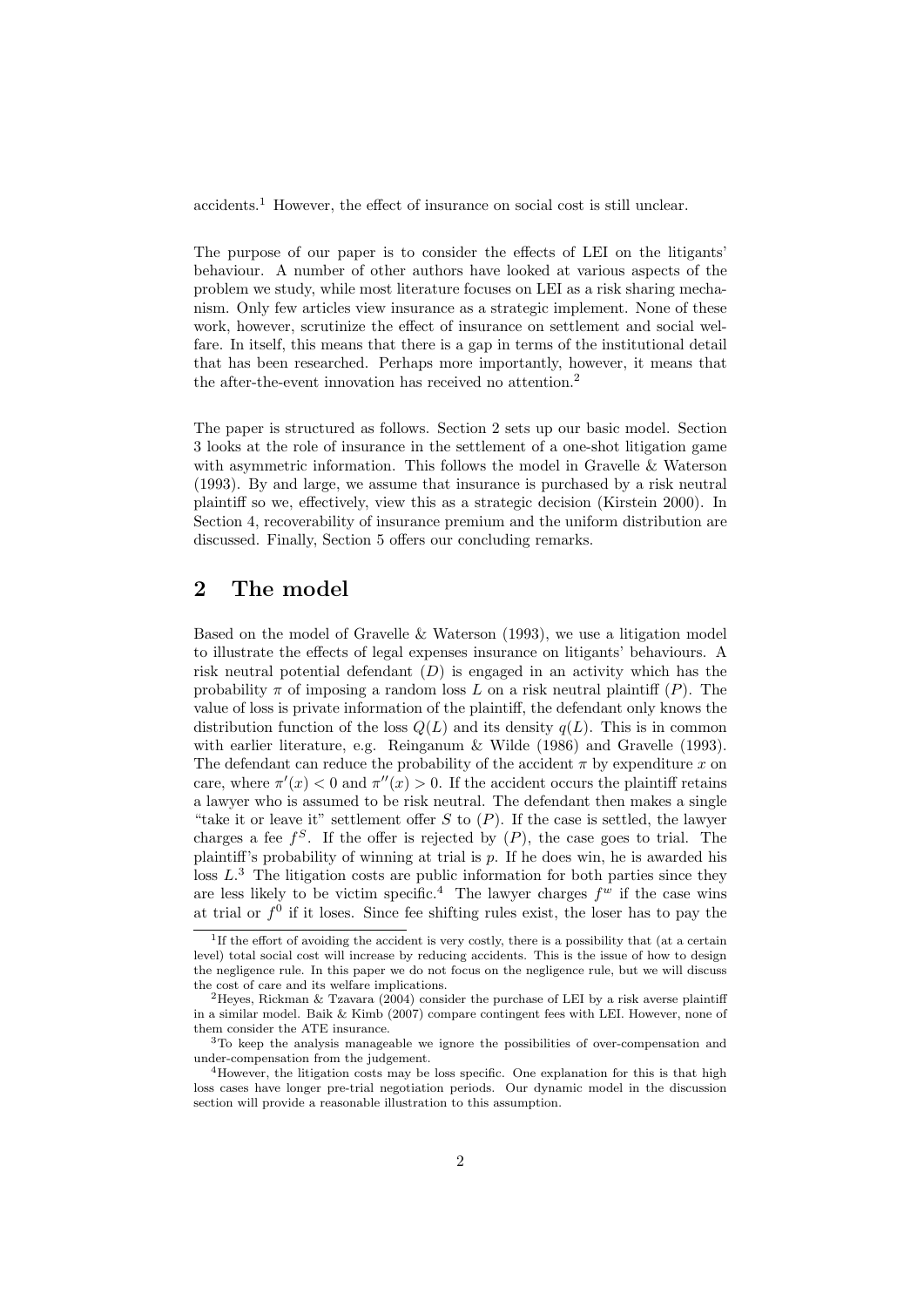winner a proportion  $k$  of total legal fees. Thus, the expected legal fees transfer from D to P is  $t = k[pf^w - (1-p)f^D]$  where  $f^D$  is the defendant's total legal fees. For legal fees, by definition we have  $f^0 \leqslant f^w$  and  $f^S < f^w$ .

The plaintiff's litigation costs can be funded either by himself or by BTE insurance or by ATE insurance. The interaction takes place in four stages :

- The insurance stage: P decides whether to purchase legal expenses insurance.
- The accident stage: An accident occurs with probability  $\pi$ . P incurs a loss L in the event of the accident.
- The settlement stage:  $D$  makes a settlement offer  $S$ . If  $P$  accepts the offer, the game ends; if he does not, the case goes to trial.
- The trial stage:  $P$  wins with probability  $p$ . If he does win, he is awarded a compensation  $L$  plus shifting part or all his legal fees to  $D<sup>5</sup>$ .

We distinguish the plaintiff's funding methods by the timing of the above stages. If the insurance stage happens prior to the accident stage, we have a case of BTE insurance. If the insurance stage happens after the accident stage, we have a case of ATE insurance. If there is no the insurance stage, the plaintiff is self-funded. For simplification, we assume that the defendant is self-funded, which is common knowledge in our game.

### 3 The effects of legal expenses insurance

### 3.1 The willingness to settle

The lawyer, if selfish, would accept settlement if and only if

$$
f^{S} - c_{0} \geqslant pf^{w} + (1 - p)f^{0} - c_{P}, \tag{1}
$$

where the left hand side is her net receipts if the case is settled and the right hand side is the expected net proceeds from a trial. Thus, her expected gain from settlement compared with trial is

$$
G^A = f^S - pf^w - (1 - p)f^0 + c_P - c_0.
$$

Here,  $c_0$  is the pre-trial legal cost incurred for P by A, while  $c_P$  is the total legal cost (the sum of pre-trial and trial costs). It is clear that in this general model the plaintiff's loss from the accident has no direct impacts on her expected gain from settlement. Also, her gain does not rely on whether the plaintiff purchases insurance or not.

A well informed self-funded plaintiff would accept the settlement offer  $S$  if

$$
S - f^S \ge p(L - f^w) - (1 - p)f^0 + t,\tag{2}
$$

<sup>5</sup>We divide the entire litigation game by its subgames. If we combine the last two stages together as a litigation stage, our description becomes consistent with the one in Kirstein (2000). This will not affect the analysis.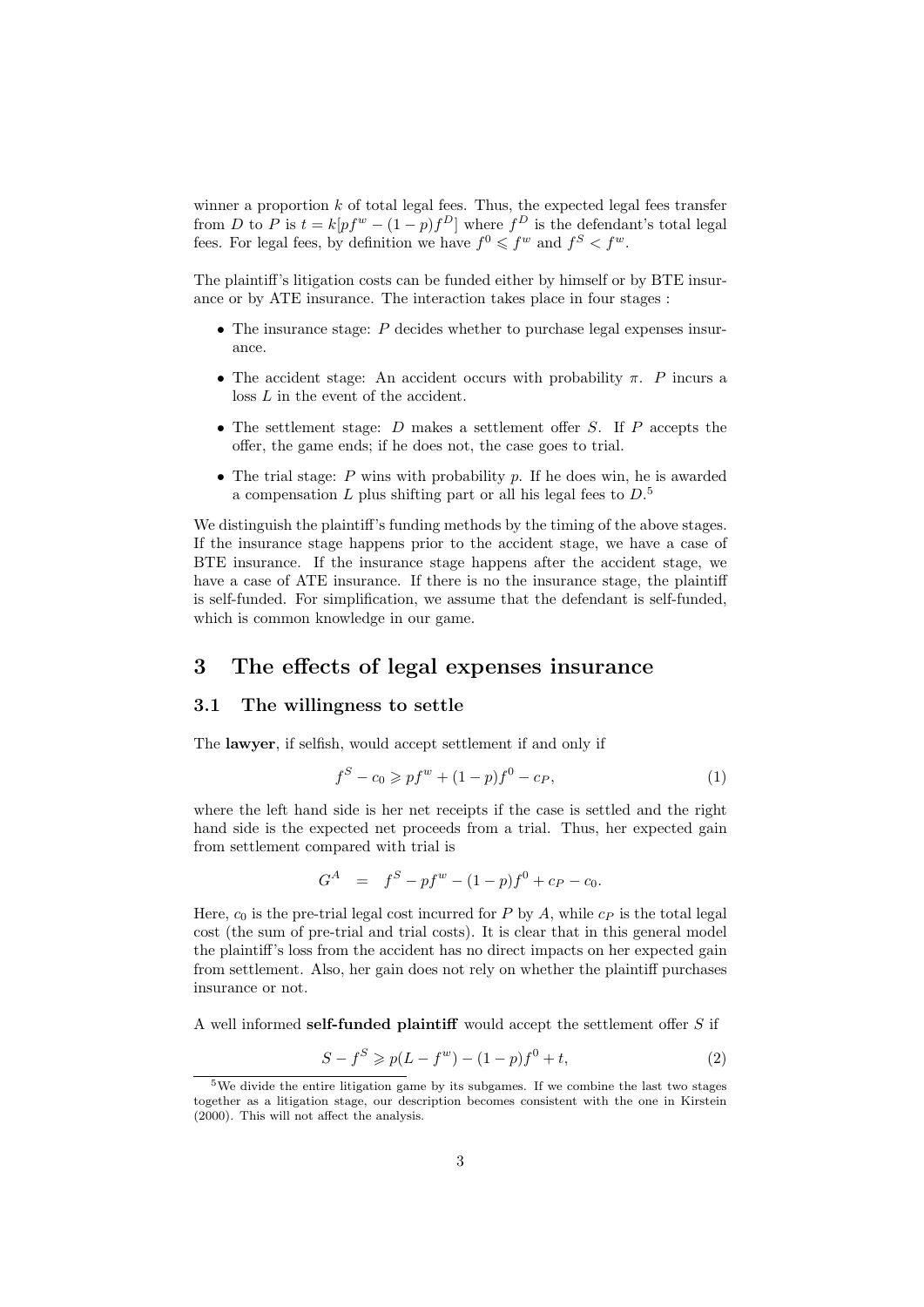the expected gain from acceptance compared with trial for him is:

$$
G^{PS} = S - pL + pf^{w} + (1 - p)f^{0} - f^{S} - t.
$$

The self-funded plaintiff would accept an offer S if and only if  $G^{PS} \geq 0$ . Since  $G^{PS}$  is decreasing in L, if there exists  $\ell \in [L_0, L_1] : G = 0$  then  $\ell$  is the unique acceptance level.<sup> $\vec{6}$ </sup> Equivalently, when S is given, he would accept an offer whenever  $\ell^{PS}(S, \cdot) \geq L$  where  $\ell^{PS}$  is the self-funded plaintiff's acceptance level defined by  $G^{PS} = 0$ .

Now we consider a well informed **insured plaintiff**.<sup>7</sup> The settlement offer normally includes two parts: the compensation of loss and the reimbursement of legal costs. We assume the plaintiff's legal costs have to be paid by himself if accepting settlement. Therefore, the plaintiff's net receipt is only the compensation of the loss. He would accept the settlement offer  $S$  if

$$
S - f^S \geqslant pL,\tag{3}
$$

So his expected gain from settlement is

$$
G^{PI} = S - pL - f^S.
$$

As in the self-funded situation, we define this acceptance level as  $\ell^{PI}(S, \cdot)$ .

Now, we assume that the plaintiff's legal knowledge is limited such that he always accepts his lawyer's advice on accepting or rejecting a settlement offer. Since there may be potential conflicts of interest over settlement between the plaintiff and the lawyer if their acceptance levels are different, we introduce the weight parameter  $\lambda \in [0,1]$ , so that the total gain from settlement is given by

$$
G = \lambda G^P + (1 - \lambda)G^A. \tag{4}
$$

Therefore, the self-funded plaintiff will accept the settlement offer whenever:

$$
\lambda(S - f^S) + (1 - \lambda)(f^S - c_0) \ge \lambda [p(L - f^w) - (1 - p)f^0 + t] + (1 - \lambda)[pf^w + (1 - p)f^0 - c_P]
$$
\n(5)

Similarly, the **insured plaintiff** will accept the settlement offer whenever

$$
\lambda(S - f^S) + (1 - \lambda)(f^S - c_0) \ge \lambda pL + (1 - \lambda)[pf^w + (1 - p)f^0 - c_P] \tag{6}
$$

For the situations above, if (5) and (6) hold as an equality separately, each of them has zero gain from settlement  $G = 0$ . Note that, the plaintiff's probability of winning actually reflects the difficulty of the case, e.g. a low  $p$  means it is a difficult case to win. We can note some results:

<sup>&</sup>lt;sup>6</sup>There are also another two cases to consider. First, if there exists  $\ell \in [L_0, L_1] : G > 0$ then all the offers are accepted. Second, if there exists  $\ell \in [L_0, L_1] : G < 0$  then all the offers are rejected. We assume these two cases do not arise since in these cases the acceptance level is independent from the settlement offer.

<sup>&</sup>lt;sup>7</sup>Since the insurance stage happens before the settlement stage, we do not need to distinguish BTE and ATE insurance until analysing the plaintiff's ex ante welfare. Also, in this section, we assume the insurance premium is unrecoverable by the losing party. The recoverable premium is discussed in Section 4.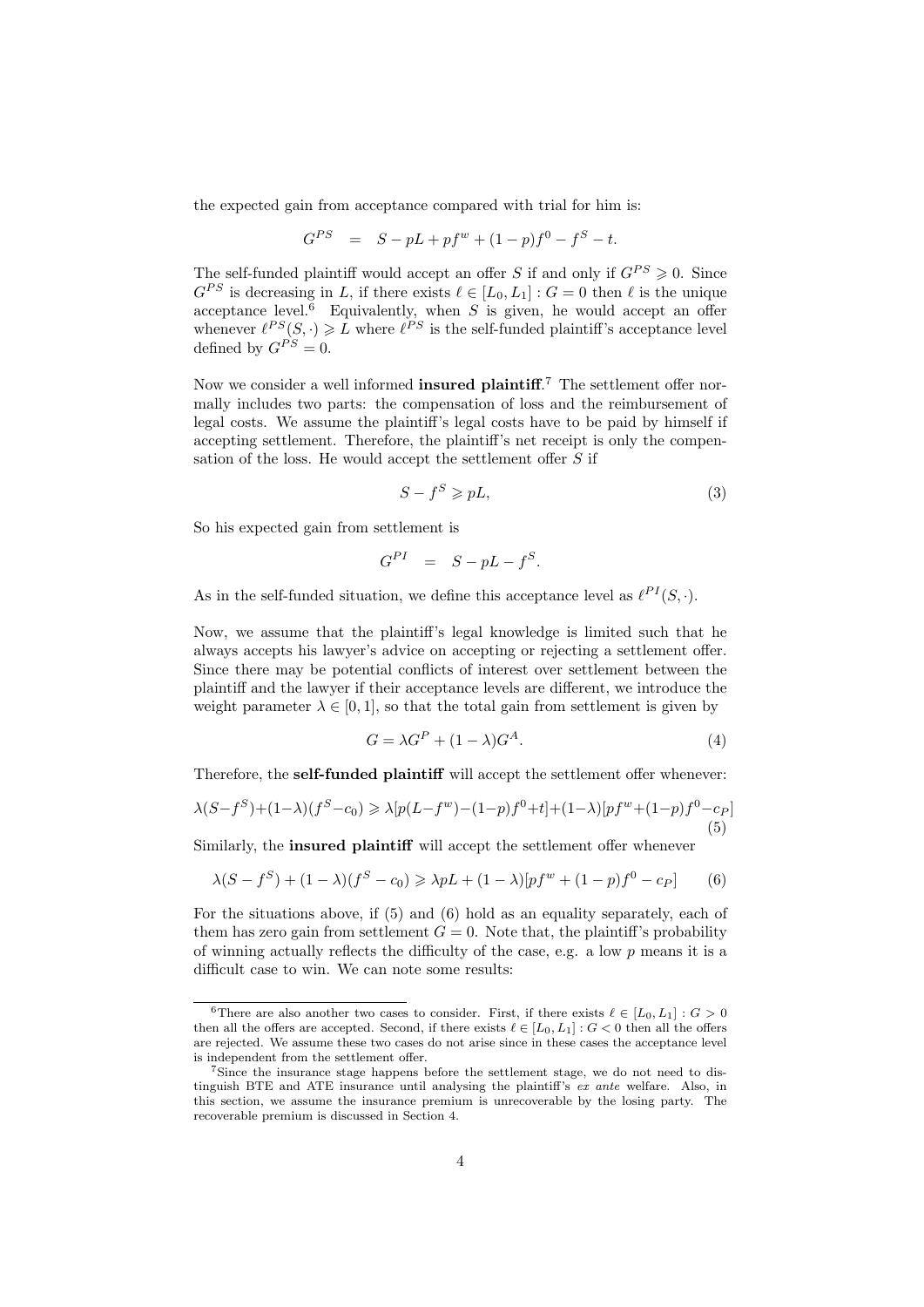**Result 1.** The acceptance level  $\ell(S, \lambda, p, \cdot)$  (1) increases with the settlement offer at the rate  $\partial\ell/\partial S = 1/p$  whether the plaintiff is insured or not; (2) increases with the difficulty of the case and is more sensitive if the plaintiff is self-funded under the English cost rule;  $(3)$  varies with fee arrangements.

Since the lawyer's gain from settlement is independent from the plaintiff's insurance status, the difference in gains from settlement for the self-funded and insured plaintiff is:

$$
\Delta G = \lambda (G^{PS} - G^{PI}) = \lambda [pf^{w} + (1 - p)f^{0} - t].
$$

Equivalently, the difference between acceptance levels is:

$$
\Delta \ell = \ell^{PS} - \ell^{PI} = \lambda \frac{pf^w + (1-p)f^0 - t}{p}.
$$

Note that  $0 \leq k \leq 1$  and  $p < 1$ . Substituting  $t = k[pf^w - (1-p)f^D]$  into the above equation, yields

$$
\Delta \ell = \lambda \frac{(1-k)pf^{w} + (1-p)f^{0} + k(1-p)f^{D}}{p} > 0
$$
\n(7)

Result 2. Given the defendant's settlement offer, if the plaintiff purchases insurance, his acceptance level becomes lower.

By the definition of acceptance level  $\ell$ , the probability of a given offer S being accepted is  $Q(\ell)$ , where  $q(\ell) > 0$ . The higher the acceptance level, the higher the probability of settlement, and vice versa. Thus, if we do not consider the reaction of the defendant, given a settlement offer, insurance induces trial rather than settlement. This is consistent with Heyes et al. (2004)'s results.

### 3.2 The defendant's settlement offer

The defendant chooses the settlement offer  $S$  to minimise his expected postaccident costs H given that acceptance level is a function of S and the distribution function of loss Q:

$$
H = Q(\ell)S + [1 - Q(\ell)](f^{D} + t) + p \int_{\ell}^{L_1} L dQ.
$$
 (8)

The first order condition defining optimal settlement offer  $S^*$  is:

$$
\frac{dH}{dS} = Q(\ell) + \frac{q(\ell)}{p}(S^* - p\ell - f^D - t) = 0.
$$
\n(9)

Obviously, the corner solution of the settlement offer is  $S^* = f^D + t$ . This implies that the defendant increases the settlement offer if and only if the trial is more costly than settlement and the increase in the settlement offer reduces the probability of the trial  $(q\partial l/\partial S = q/p)$ . Rearranging equation (9), the settlement offer  $S^*$  becomes:

$$
S^* = S(\ell, \cdot) = p\ell + f^D + t - p\frac{Q(\ell)}{q(\ell)}.
$$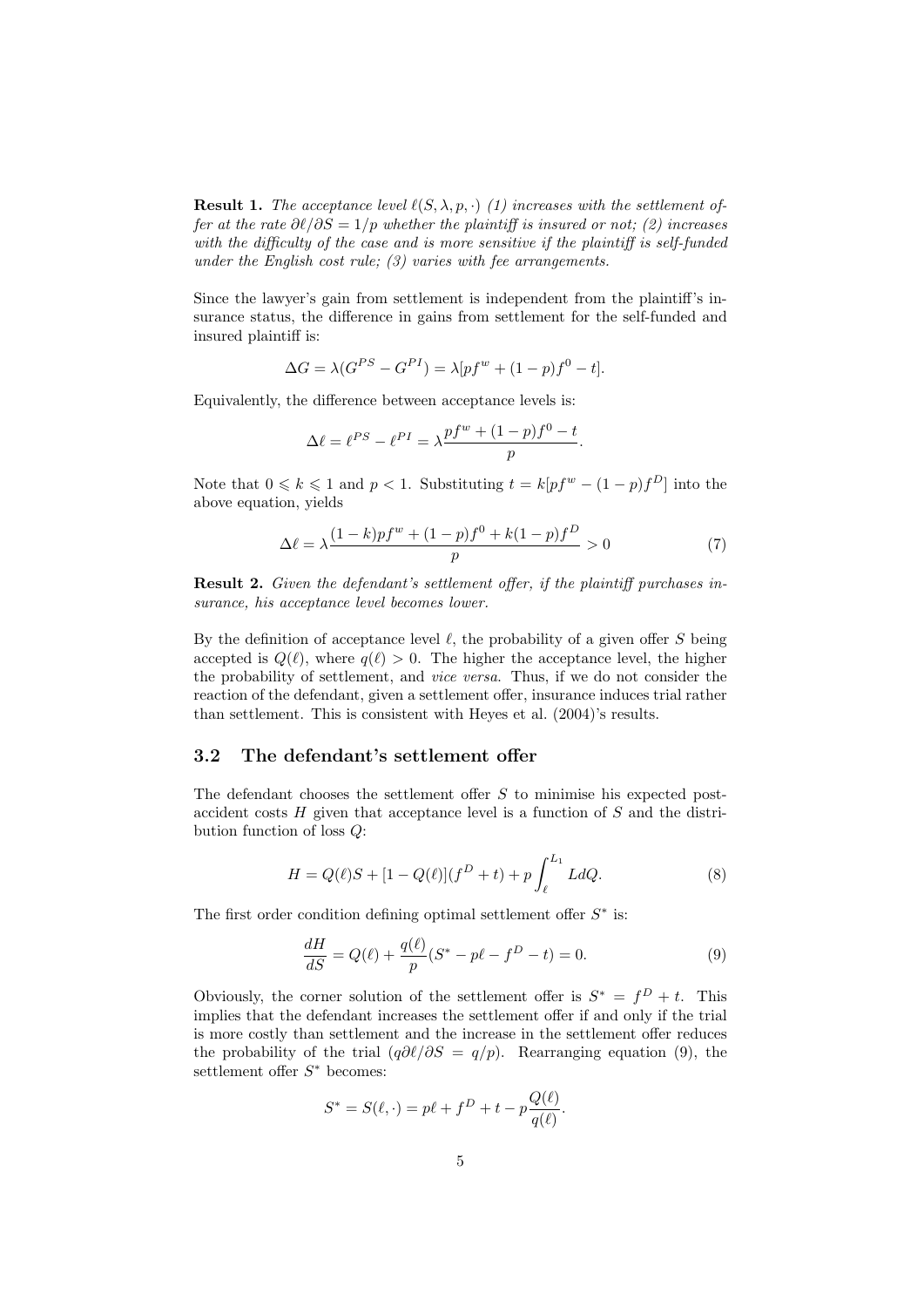Since the defendant's offer is a function of acceptance level  $\ell$ , we have

$$
\frac{dS^*}{d\ell} = q'(\ell)p\frac{Q(\ell)}{q^2(\ell)}.\tag{10}
$$

Then, the effect of insurance on the defendant's settlement offer is given by:

$$
\Delta S = S^S - S^I = \int_{\ell^{PI}}^{\ell^{PS}} q'(\ell) p \frac{Q(\ell)}{q^2(\ell)} d\ell.
$$
 (11)

**Result 3.** The defendant will make a lower (higher) settlement offer to the insured plaintiff than to the self-funded plaintiff if the loss distribution is convex (concave).

Note that  $q'$  is determined by the distribution of accident loss. One might plausibly assume that most plaintiffs suffer small losses while few suffer large losses, so that the distribution of accident losses is skewed to the right and  $q' < 0$ over the relevant range. In this case, the defendant will make a higher settlement offer to the insured compared with the self-funded plaintiff  $(\Delta S < 0)$ . If the loss distribution is uniform  $(q' = 0)$ , insurance has no effect on the defendant's settlement offer.

### 3.3 Settlement probability

Since insurance influences the settlement offer, it affects the plaintiff's acceptance level as well. Substituting  $S^S$  and  $S^I$  into (2) and (3), the acceptance level between self-funded and insured becomes:

$$
\Delta \ell^* = \ell^{PS*} - \ell^{PI*} = \lambda \frac{\Delta S}{p} + \Delta \ell. \tag{12}
$$

It is clear that the settlement probability  $Q[\ell^*(S^*,\cdot),\cdot]$  is affected by the acceptance level directly and settlement offer indirectly. From (7) we know  $\Delta \ell > 0$ , therefore we have

**Result 4.** The effect of insurance on the settlement probability is ambiguous. If insurance reduces the settlement offer  $(\Delta S > 0)$ , this decreases the settlement probability  $(\Delta \ell^* > 0)$ .

The above result illustrates that if most plaintiffs suffer large losses whilst a few suffer small losses  $(q' > 0)$ , insurance will reduce the settlement probability. However, if most plaintiffs suffer small losses whilst a few suffer large losses  $(q' < 0)$ , the result is ambiguous. When  $|q'|$  is big enough, there exists a regime where the the insurance's effects on settlement offer  $\Delta S$  offsets its effects on acceptance level  $\Delta \ell$ , therefore  $\Delta \ell^* < 0$ . If so, insurance does increase settlement probability. Comparing this result with Result 2, we conclude that when considering reactions of the defendant the assertion of insurance reducing settlement probability is not sufficient. These also imply that welfare comparisons may be ambiguous because, depending on the distribution of the accident loss, the defendant can either increase or decrease his settlement offer. Therefor, in the discussion section, we will examine the uniform distributed loss as an example.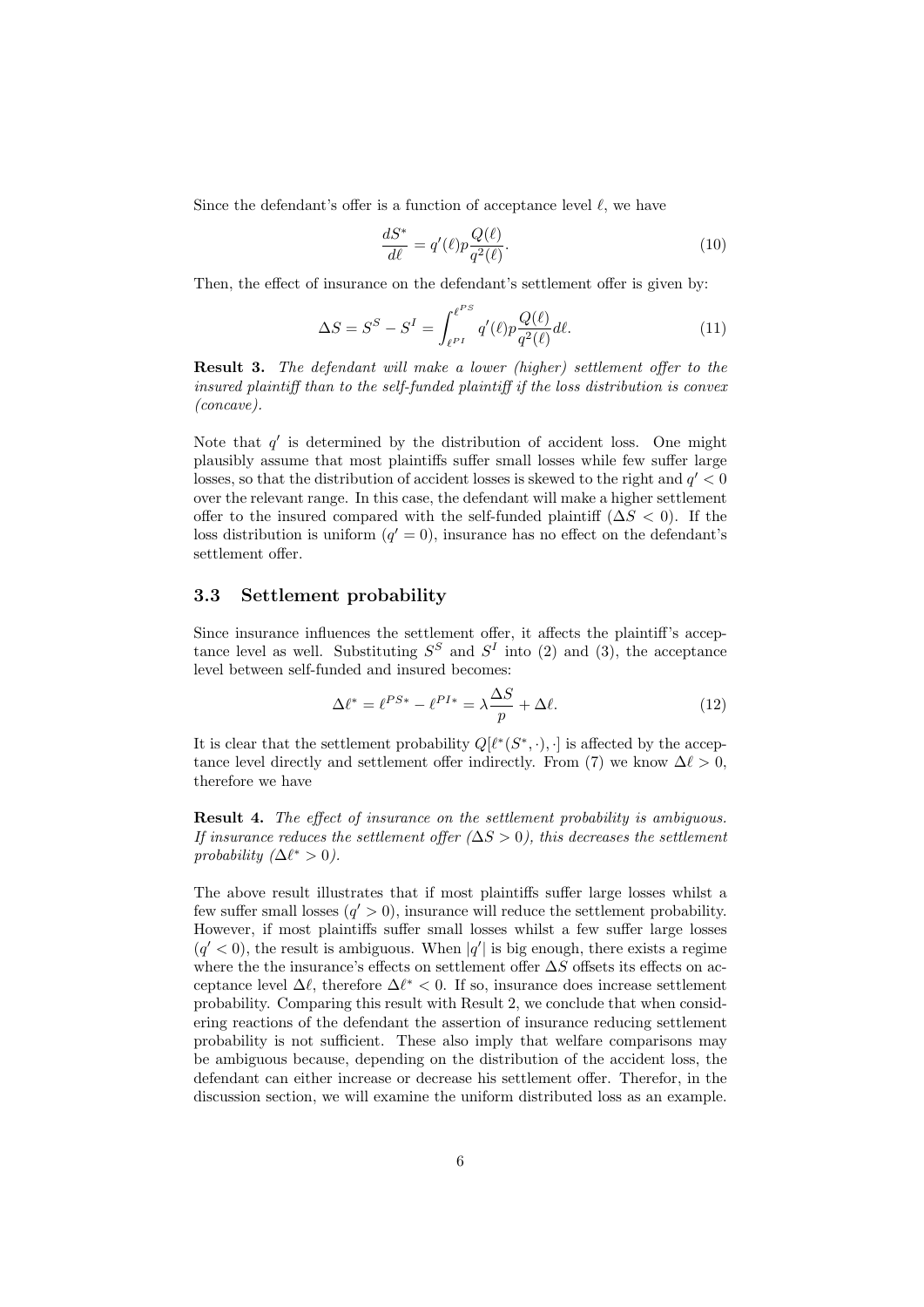The intuition behind the analysis is interesting. Asymmetric information will generally result in some degree of inefficiency in the bargaining process. The extent of inefficiency is related to the nature of the distribution of the information. As suggested by literature, because the plaintiff's private information can not be credibly passed to the defendant without a cost being incurred by the plaintiff via the signaling of the information, the plaintiff can be harmed by asymmetric information. Moreover, since the strategic role of insurance encourages the plaintiff's rant seeking, without considering the defendant's reaction, an insured plaintiff has a higher acceptance level than a self-funded plaintiff.

### 3.4 Accident probability

Before we move to the defendant's care decision, it is instructive to investigate the efficient level of care.<sup>8</sup> In the context of litigation, the efficient level of care is defined as the care level which maximises the net welfare of both the plaintiff and the defendant. We assume the litigants are equally weighted in the social welfare, therefore the net social welfare function is:<sup>9</sup>

$$
U = y_P + y_D - x - \pi(x)\{L + f^D + Q(\ell)f^S + [1 - Q(\ell)][pf^w + (1 - p)f^0]\}
$$

To maximise the social welfare, the social efficient care level  $x<sup>s</sup>$  is given by

$$
\pi'(x^s) = -\frac{1}{L + f^D + Q(\ell)f^S + [1 - Q(\ell)][pf^w + (1 - p)f^0]}
$$

From the above equation, we can find that the litigants' initial incomes  $y_P$  and  $y_D$  do not have impacts on  $x<sup>s</sup>$ . This implies that rich or poor does not affect the social efficient level of care. Moreover, since  $0 < Q(\ell) < 1, 0 < p < 1$  and  $f^0 \n\leq f^w$ , the sign of  $\pi'(x^s)$  is always negative, which means accidents can be reduced by increasing care level. Again, the value of the efficient care level can be solved only when both the specific fee arrangement  $(f^0$  and  $f^w$ ) and the accident probability function  $(\pi)$  are given.

Now, we consider the defendant's care decision and its effect on accident probability. The defendant chooses his expenditure on care  $x$  to maximise his  $ex$  ante welfare, which is given by:

$$
W_D = [1 - \pi(x)](y_D - x) + \pi(x)(y_D - x - H^*)
$$

where  $H^*$  is the defendant's minimised post-accident cost:  $H^* = Q(\ell)S^* + [1$ where  $H$  is the deferment  $Q(\ell)|(f^D + t) + p \int_{\ell}^{L_1}$  $\int_{\ell}^{L_1} L dQ.$ 

Assume his optimal care  $x^*$  is positive, it satisfies

$$
-1 - \pi'(x)H^* = 0
$$

<sup>8</sup>The formal definition of the efficient level of care can be found in Calabresi (1970). Calabresi points out that, to calculate the efficient level of care, the cost of care, the cost of inefficient risk allocation and the cost of litigation need to be considered. We do not consider the cost of inefficient risk allocation in this chapter since we assume all players are risk neutral.

<sup>9</sup>By assuming the market is competitive, the roles of the insurer and the lawyers are ruled out in the social welfare function (their incomes equal their costs).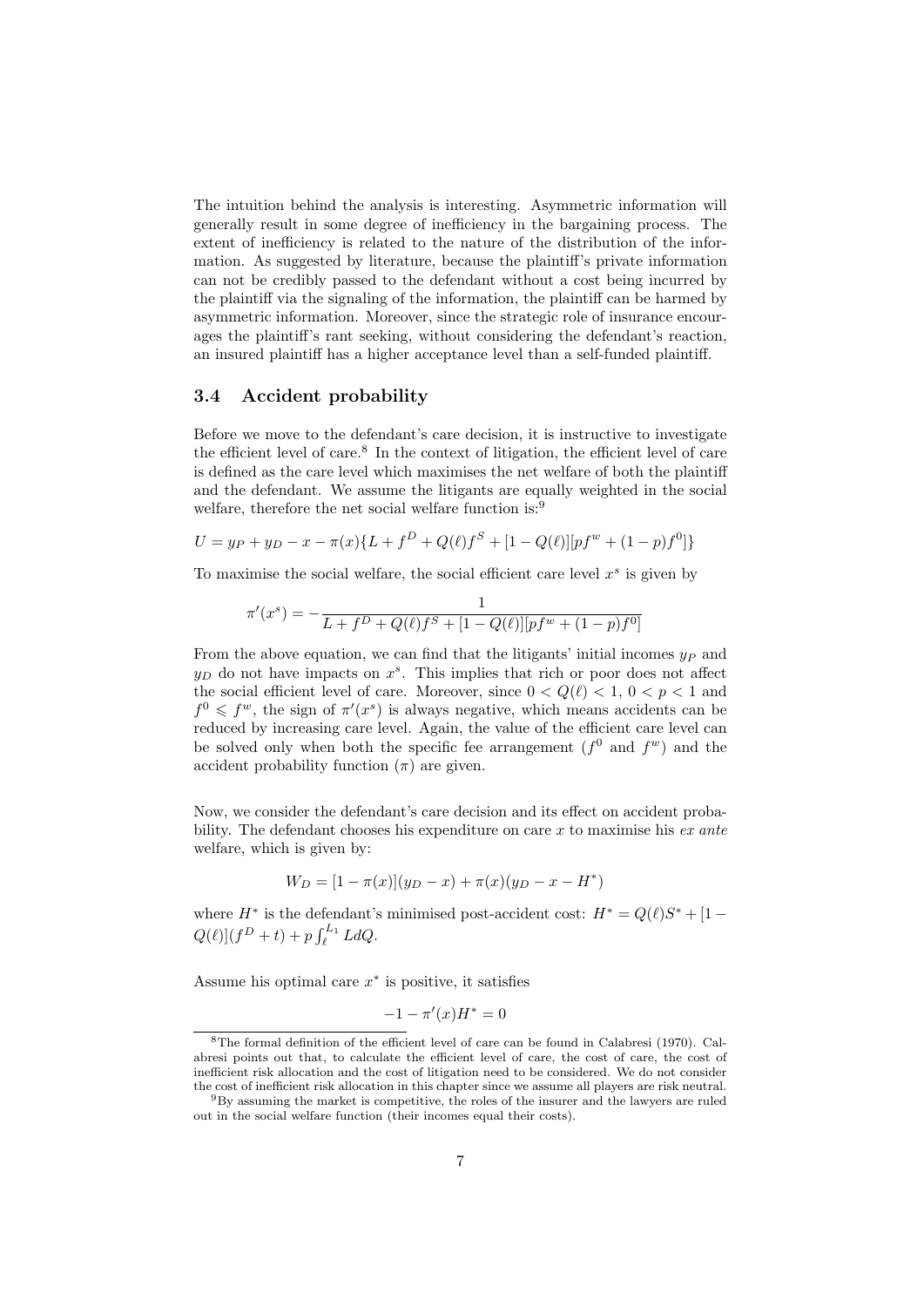and is obviously increasing in  $H^*$ . In addition, the relationship between the defendant's ex post cost  $H^*$  and the plaintiff's acceptance level is given by:

$$
\frac{dH^*}{d\ell} = q(\ell)(S^* - p\ell - f^D - t).
$$

From (9), in equilibrium since  $Q(\ell) > 0$  we know that  $S^* - p\ell - f^D - t < 0$ , therefore  $\frac{dH^*}{d\ell} < 0$ . Now it is clear that x is decreasing in  $\ell$ . Since the insured plaintiff and self-funded plaintiff may have different settlement offers and different acceptance levels, we have:

Result 5. The defendant's care level increases if and only if the insurance reduces the plaintiff 's acceptance level. Furthermore, if insurance reduces the settlement offer, this reduces accident probability.

Combining the above result with Result 2, we find that given the defendant's settlement offer, insurance increases the care level and therefore reduces accident probability.

As is in other litigation models (see Gravelle & Waterson (1993), van Velthoven & van Wijck (2001) and Heyes et al. (2004)), the defendant's  $ex$  post welfare is increased when a given settlement offer is more likely to be accepted and this is the same for his ex ante welfare. Therefore, the defendant is better off if and only if  $\Delta \ell^* < 0$ . If the distribution  $q' < 0$ , as we mentioned in the last subsection, there is a regime where the defendant will be better off if the plaintiff is insured.

### 3.5 Welfare: BTE, ATE and Self-funded

Assume the insurance premiums are actuarially fair. The insurance premiums are equal to the insurer's payment at trial:

$$
\alpha_A = [1 - Q(\ell^{PI*})][pf^w + (1 - p)f^0 - t].
$$
  

$$
\alpha_B = \pi [1 - Q(\ell^{PI*})][pf^w + (1 - p)f^0 - t].
$$

The ex post welfare of an ATE insured plaintiff is:

$$
W_{IA}^p = y_P - L - \alpha_A + Q(\ell^{PI*})(S^I - f^S) + p \int_{\ell^{PI*}} L dQ,
$$

where  $y_P$  is the plaintiff's income if no accident. The ex post welfare of BTE insured plaintiff is:

$$
W_{IB}^p = y_P - L - \alpha_B + Q(\ell^{PI*})(S^I - f^S) + p \int_{\ell^{PI*}} L dQ,
$$

The ex post welfare change between these two is:

$$
W_{IA}^p - W_{IB}^p = -(1 - \pi)(1 - Q)[p(1 - k)f^w + (1 - p)(f^0 + kf^D)] < 0. \tag{13}
$$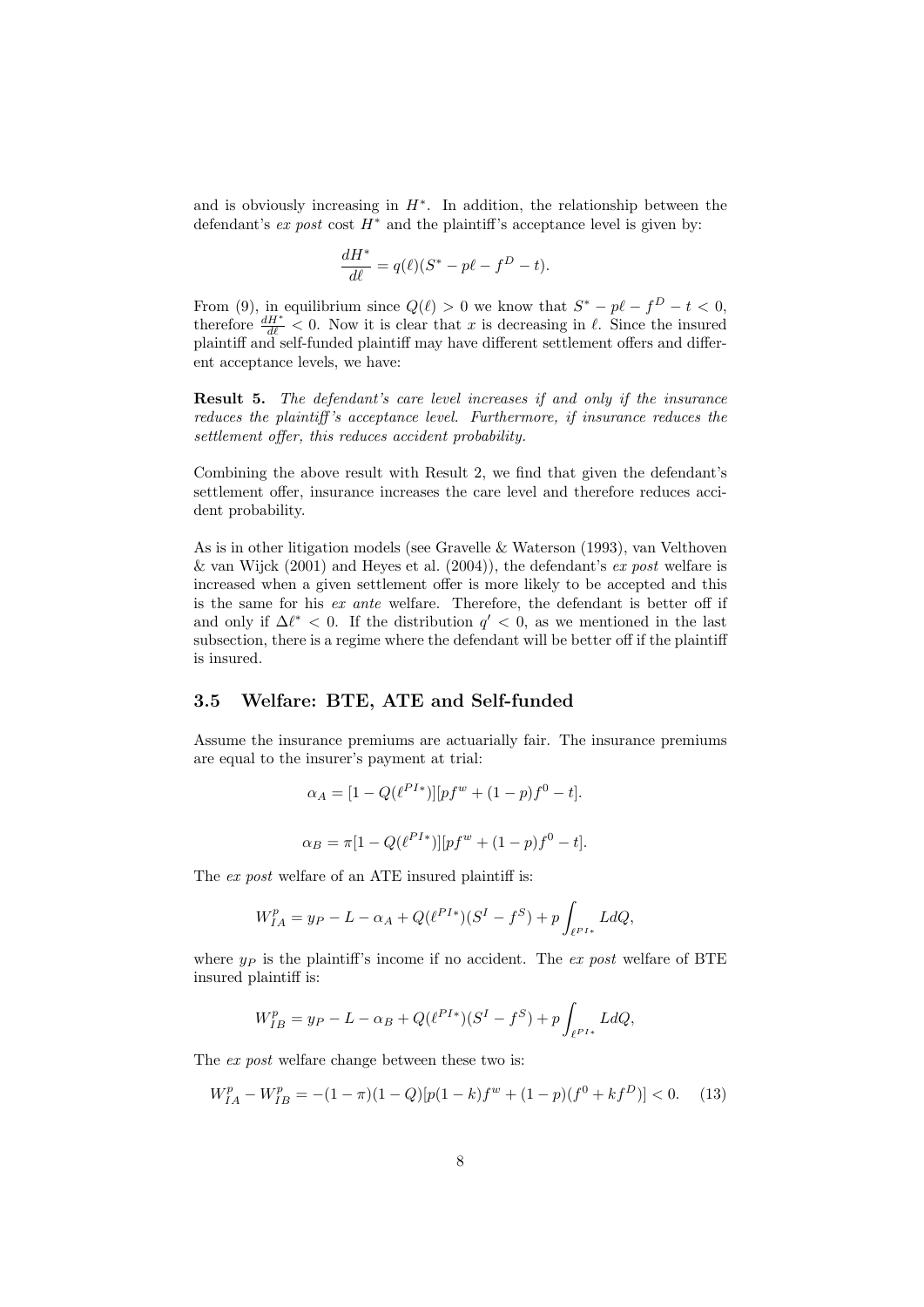Compared with ATE, the risk neutral plaintiff has higher ex post welfare if he purchases BTE. The reason for this is that BTE has a lower insurance premium.

The ATE plaintiff's ex ante welfare is given by:

$$
W_{IA}^a = (1 - \pi)y_P + \pi W_{IA}^p.
$$

As we have shown that the plaintiff's acceptance levels are the same under ATE and BTE, the accident probability  $\pi$  is the same for BTE and ATE as well. We can write the BTE plaintiff's ex ante welfare as:

$$
W_{IB}^a = (1 - \pi)(y_P - \alpha_B) + \pi W_{IB}^p.
$$

The change of *ex ante* welfare is:

$$
W_{IA}^a - W_{IB}^a = (1 - \pi)y_P - (1 - \pi)(y_P - \alpha_B) + \pi(W_{IA}^p - W_{IB}^p)
$$

Since  $W_{IA}^p - W_{IB}^p = \alpha_B - \alpha_A$ , we have

$$
W_{IA}^a - W_{IB}^a = \alpha_B - \pi \alpha_A = 0 \tag{14}
$$

For the defendant, his welfare only changes with the plaintiff's acceptance level. Since the acceptance levels keep the same whatever the type of insurance, the defendant's welfare is the same across ATE and BTE. Therefore, the change of social welfare is only affected by the plaintiff's welfare change. We conclude:

**Result 6.** In a competitive insurance market, the plaintiff's ex ante welfare and the defendant's ex ante and ex post welfare does not change across ATE and BTE. However, the plaintiff has higher ex post welfare under BTE.

When the insurance is unavailable, the plaintiff's  $ex$  post welfare is:

$$
W_{PS}^p = y_P - L + Q(\ell^{PS*})(S^S - f^S) + p \int_{\ell^{PS*}} L dQ
$$

$$
-[1 - Q(\ell^{PS*})][pf^w + (1 - p)f^0 - t].
$$

Comparing this with ATE, we get:

$$
W_{IA}^{p} - W_{PS}^{p} = Q(\ell^{PI*})(S^{I} - f^{S}) - Q(\ell^{PS*})(S^{S} - f^{S}) - p \int_{\ell^{PS*}}^{\ell^{PI*}} L dQ
$$
  
+ 
$$
[Q(\ell^{PI*}) - Q(\ell^{PS*})][pf^{w} + (1-p)f^{0} - t].
$$

The first two terms above are insurance's effect on settlement. As we showed before, the difference between the settlement offers  $(S^S - S^I)$  depends on the distribution of accident loss. The difference between the acceptance levels  $(\ell^{PI*} - \ell^{PS*})$  partly depends on  $(S^S - S^I)$ . The integral term reflects the effect of insurance on the trial compensation. The last term is the risk of trial: refusing to reach a settlement may incur higher legal cost.

Clearly, much depends on the loss distribution. If  $q' > 0$ , which means most plaintiffs suffer large losses whilst a few suffer small losses, since  $S^S > S^I$  and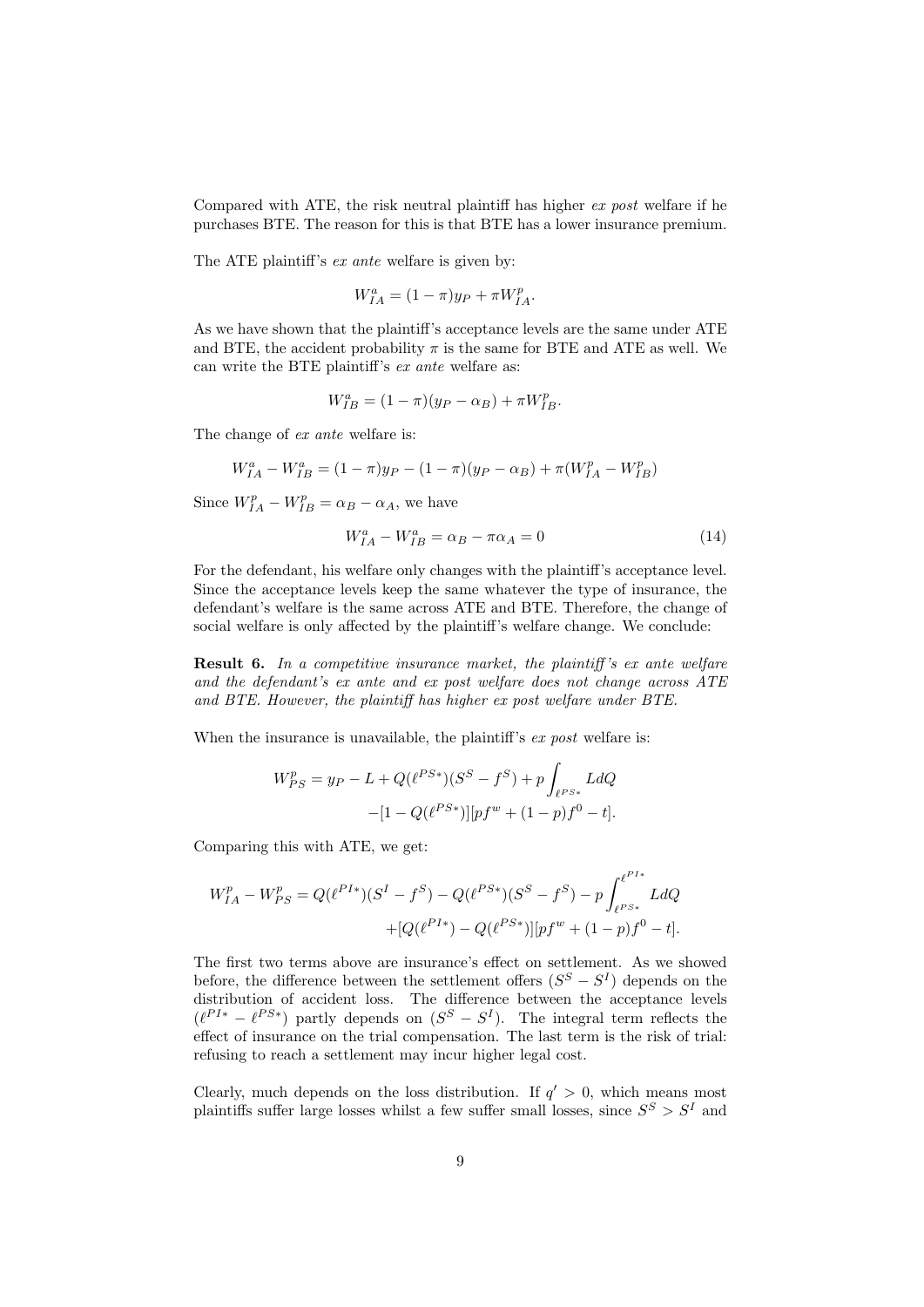$\ell^{PS*} > \ell^{PI*}$ , we have  $Q(\ell^{PI*})(S^I - f^S) - Q(\ell^{PS*})(S^S - f^S) < 0$ ,  $p \int_{\ell^{PS*}}^{\ell^{PI*}} L dQ < 0$ and  $[Q(\ell^{PI*}) - Q(\ell^{PS*})][pf^{w} + (1-p)f^{0} - t] < 0$ . The sign of  $W_{IA}^{p} - W_{PS}^{p}$ is ambiguous. Insurance imposes a positive gain from the trial compensations, but reduces the probability of settlement and increases the risk of costly legal fees at trial. Only when its gain offsets these negative effects, does ATE produce higher ex post welfare. If the loss distribution is uniform,  $q' = 0$ , where  $S^S = S^I$  and  $\ell^{PS*} > \ell^{PI*}$ , we get the same result. If  $q' < 0$ , where  $S^S < S^I$ , there are three regimes:  $\ell^{PS*} > \ell^{PI*}, \ell^{PS*} = \ell^{PI*}$  and  $\ell^{PS*} < \ell^{PI*}$ . Only in the regime of  $\ell^{PS*} = \ell^{PI*}$ , is  $W_{IA}^p - W_{PS}^p > 0$ . In other regimes, the results are still ambiguous.

The intuition behind the analysis is interesting. Asymmetric information will generally result in some degree of inefficiency in the bargaining process. The extent of inefficiency is related to the nature of the distribution of the information. As suggested by literature, because the plaintiff's private information can not be credibly passed to the defendant without a cost being incurred by the plaintiff via the signaling of the information, the plaintiff can be harmed by asymmetric information. Moreover, since the strategic role of insurance encourages the plaintiff's rant seeking, an insured plaintiff has a higher acceptance level than a self-funded plaintiff.

The self-funded plaintiff's ex ante welfare is:

$$
W_{PS}^a = [1 - \pi(\ell^{PS*})]y_P + \pi(\ell^{PS*})W_{PS}^p.
$$

Then, the ex ante welfare change between ATE and self-funded is given by:

$$
W_{IA}^a - W_{PS}^a = [\pi(\ell^{PS*}) - \pi(\ell^{PI*})]y_P + \pi(\ell^{PI*})W_{IA}^p - \pi(\ell^{PS*})W_{PS}^p
$$

The comparison is ambiguous. If insurance reduces the acceptance level, so the accident probability is reduced. A positive gain in ex ante income comes from the comparison:  $[\pi(\ell^{PS*}) - \pi(\ell^{PI*})]y_P > 0$ . But the sign of  $\pi(\ell^{PI*})W_{IA}^p$  $\pi(\ell^{PS*})W_{PS}^p$  is not clear. Only in the regime  $\ell^{PS*} = \ell^{PI*}$ :  $(q' < 0)$ , do we have  $W_{IA}^a - W_{PS}^a > 0.$ 

Using Result 6, we find that the comparisons between BTE and self-funded will have the similar results. The welfare comparisons are ambiguous as well. Only in the regime  $\ell^{PS*} = \ell^{PI*} : (q' < 0)$ , does BTE have obviously higher welfare both ex ante and ex post for the plaintiff.

### 4 Discussions

### 4.1 Recoverable ATE premium

Now we look into a situation that the ATE premium  $(\alpha_A)$  are recoverable by the defendant if the plaintiff wins. This is the position in England and Wales posterior to 2000.

The plaintiff will accept the defendant's settlement offer only when:

$$
S - f^S \geqslant p(L + \alpha_A).
$$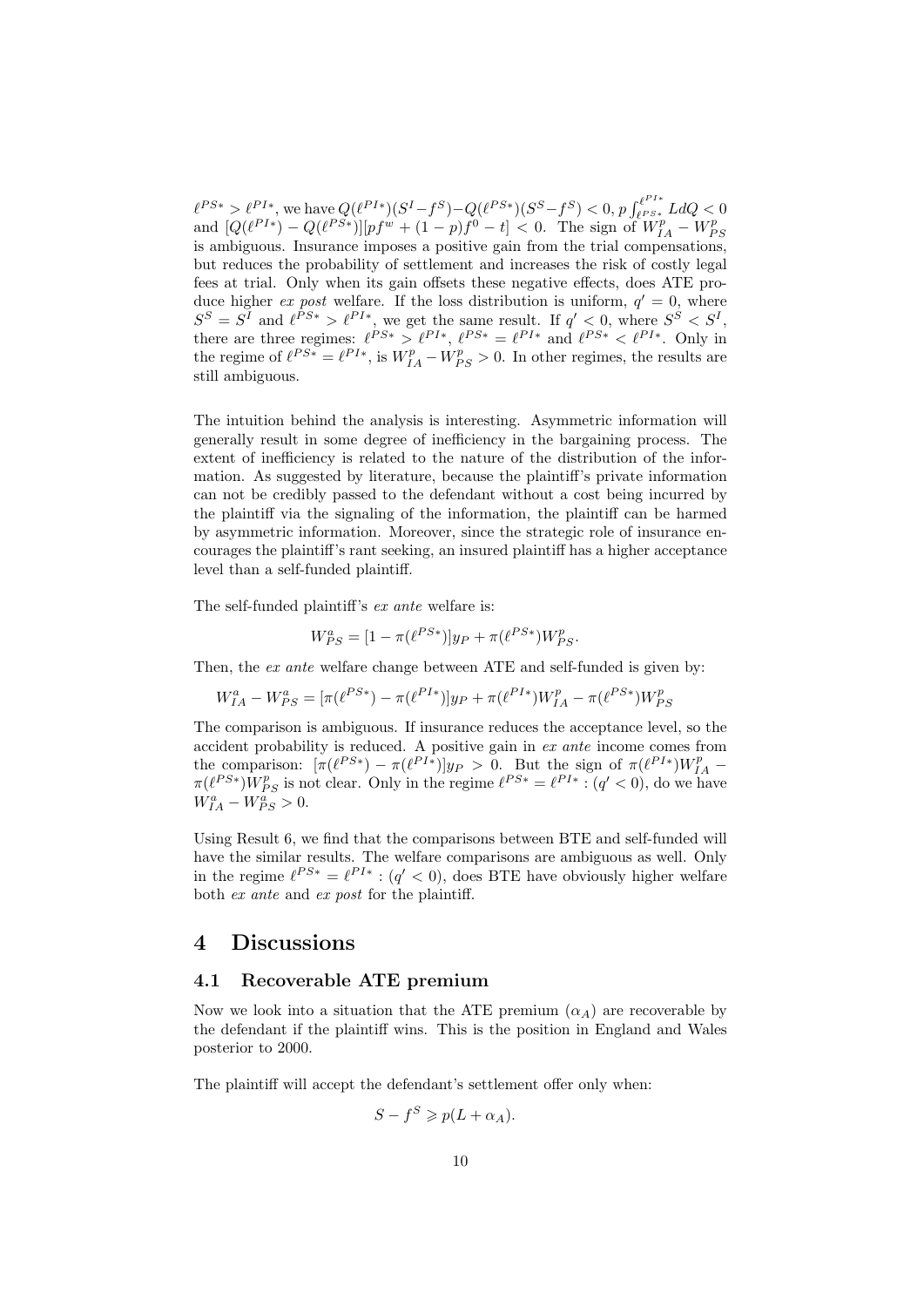Using the same method of Section 3, we have:

$$
\ell^{PI*} - \ell^{PIR*} = \lambda \int_{\ell^{PI} - \alpha_A}^{\ell^{PI}} q'(\ell) \frac{Q(\ell)}{q^2(\ell)} d\ell.
$$
 (15)

where  $\ell^{PIR*}$  is the acceptance level of the recoverable ATE plaintiff. The sign of the above equation still depends on the loss distribution. If the loss distribution is convex/concave the plaintiff has higher/lower acceptance level under the unrecoverable ATE insurance.

The intuition behind this is clear: if the ATE insurance does not recover the plaintiff's insurance premium, the plaintiff's initial acceptance level (without considering the defendant's action) will become higher. However, the defendant's settlement offer will also change become he has less costs if he loses the trial. The overall effects depend on the defendant's appreciation of the loss.

Under the recoverable ATE insurance, the defendant's ex ante welfare is:

$$
W_D^a = [1 - \pi(x)](y_D - x) + \pi(x)(y_D - x - H_R^*) = y_D - x - \pi(x)H_R^*.
$$

Since the accident probability  $\pi$  is affected by the acceptance level  $\ell$  through x, the defendant's ex ante welfare can either increase or decrease when the acceptance level increases. This depends on the specific accident probability function  $\pi$ . Therefore, the comparison between the defendant's *ex ante* welfare is ambiguous.

We now go to the plaintiff's welfare. The ex post welfare difference between the unrecoverable and recoverable ATE insurance is

$$
W_{PI*}^{p} - W_{PIR*}^{p} = [Q(\ell^{PI*}) - (1 - p)Q(\ell^{PIR*}) - p][pf^{w} + (1 - p)f^{0} - t]
$$
  
+
$$
Q(\ell^{PI*})(S^{PI} - f^{S}) - Q(\ell^{PIR*})(S^{PIR} - f^{S}) + p \int_{\ell^{PI*}}^{\ell^{PIR*}} L dQ
$$

Since the sign of  $\ell^{PI*} - \ell^{PIR*}$  depends on the loss distribution, the welfare comparison remains ambiguous. In the next subsection, we will analyze the plaintiff's welfare under some special situations: the uniform distribution.

### 4.2 Uniform distribution

Given the ambiguous welfare effects, we now consider the effects a specific loss distribution: the uniform distribution. If the loss distribution is uniform, assuming  $L_0 = 0$  we can write the probability function of settlement Q and its density function  $q$  as:

$$
Q = \frac{L}{L_1} \quad , \quad q = \frac{1}{L_1}.
$$

### Unrecoverable ATE insurance

We start with the unrecoverable ATE insured and the self-funded plaintiff (Section 3). Since now  $q' = 0$ ,  $\Delta S = 0$ . (12) becomes:

$$
\Delta \ell^* = \Delta \ell = \lambda \frac{p f^w + (1-p) f^0 - t}{p}.
$$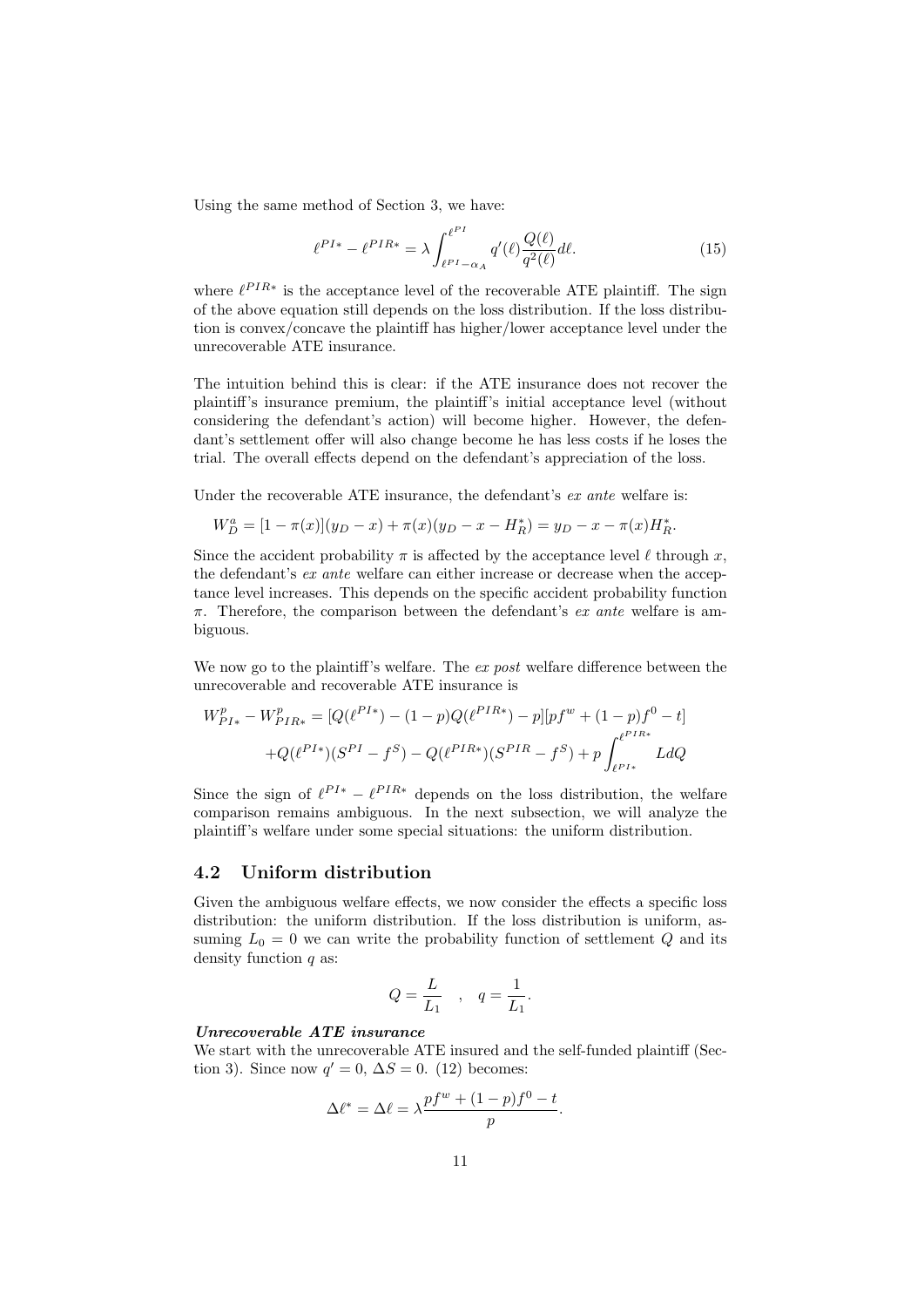Accordingly, the ex post welfare difference between the ATE and the self-funded plaintiff becomes

$$
W_{IA}^p - W_{PS}^p = -p\frac{\Delta\ell}{L_1} \frac{\Delta\ell}{2} < 0 \tag{16}
$$

Using Result 6, we have:

Corollary 1. If the loss is uniform contributed, compared to the BTE insurance and the self-funding, the plaintiff has lowest ex post welfare under the unrecoverable ATE insurance.

Since the accident probability function  $\pi$  is not given. The ex post welfare comparison between the BTE insurance and the self-funding and ex ante welfare comparisons are still ambiguous.

#### Recoverable ATE insurance

We now compare the unrecoverable ATE insurance with recoverable ATE insurance. Under the uniform distribution, since  $q' = 0$ ,  $\ell^{PI*} = \ell^{PIR*}$ . The expost welfare comparison becomes:

$$
W_{PI*}^p - W_{PIR*}^p = Q(\ell^{PI*})(S^{PI} - S^{PIR}) - p[1 - Q(\ell^{PI*})][pf^w + (1 - p)f^0 - t] (17)
$$
  
Since  $S^{PI} < S^{PIR}$ , we have:

Corollary 2. If the loss is uniform contributed, compared to the unrecoverable ATE insurance, the plaintiff has higher ex post welfare under the recoverable ATE insurance.

### 5 Summary and conclusions

In this paper, we initiated the research of effects of the BTE and the ATE legal expenses insurance. We found that given the defendant's settlement offer, the insured plaintiff has a lower settlement probability. This confirmed the results of early literature (e.g. Heyes et al. (2004)). However, when considering the defendant's interaction, the effects of insurance on the settlement probability is ambiguous. This is because the distribution of the accident loss plays an important role in the defendant's settlement offer. When the distribution of the accident loss is convex (concave), the defendant will make a lower (higher) settlement offer to the insured plaintiff than to the self-funded plaintiff. Also, insurance increases the defendant's care level if and only if it reduces the plaintiff's acceptance level. Thus, when insurance reduces the settlement offer, it reduces care and increases the accident probability.

In the discussion section, we first look into the case of recoverability of insurance premium. To remove some ambiguities, we also examined the uniform distribution. In this case, we found that the ATE plaintiff has a lowest ex post welfare.

However, as in other research on fees and litigation, a number of our results imply ambiguity in the comparisons, especially these welfare results. This reflects a fundamental complexity in the underlying relationship we model but, for